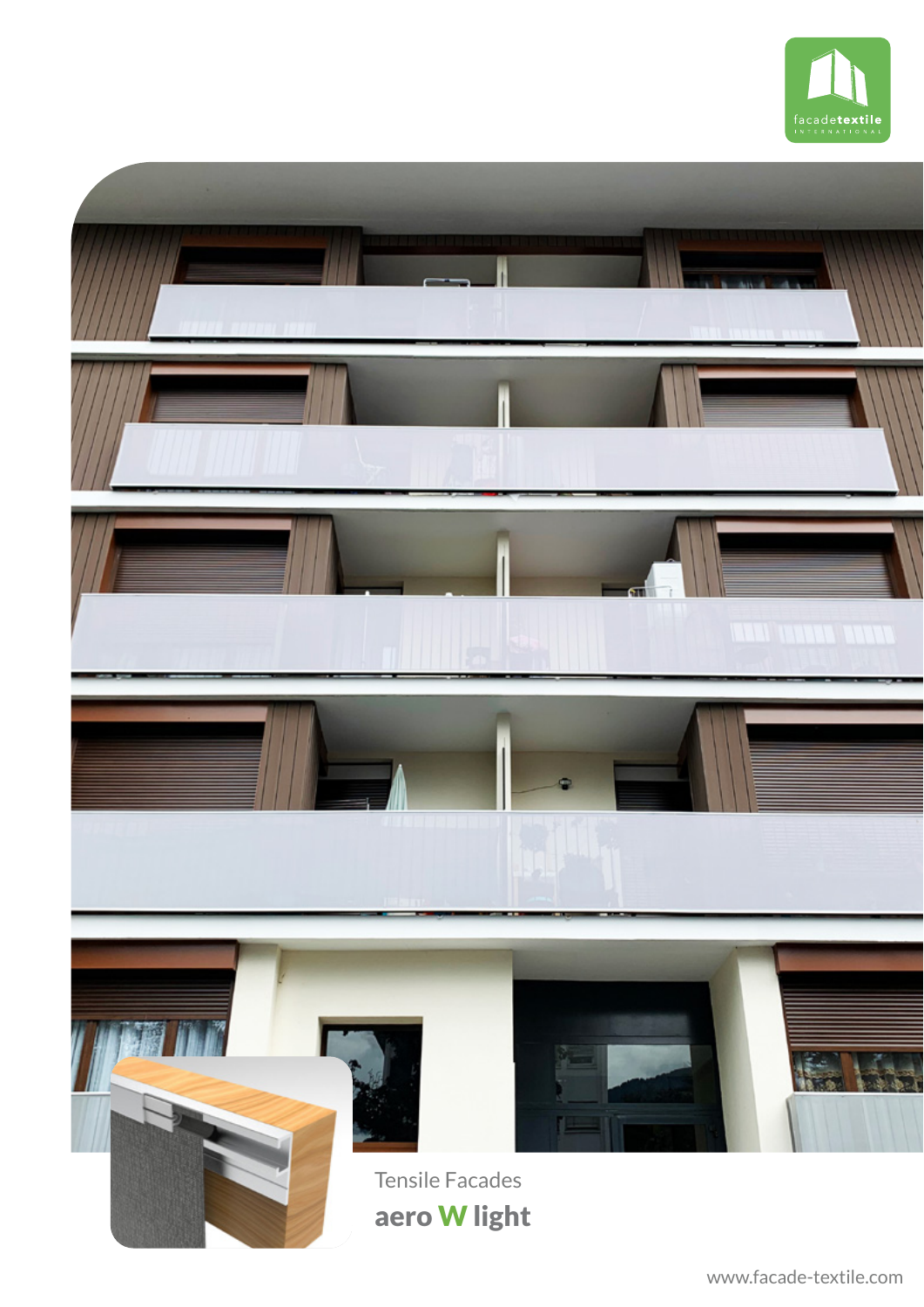



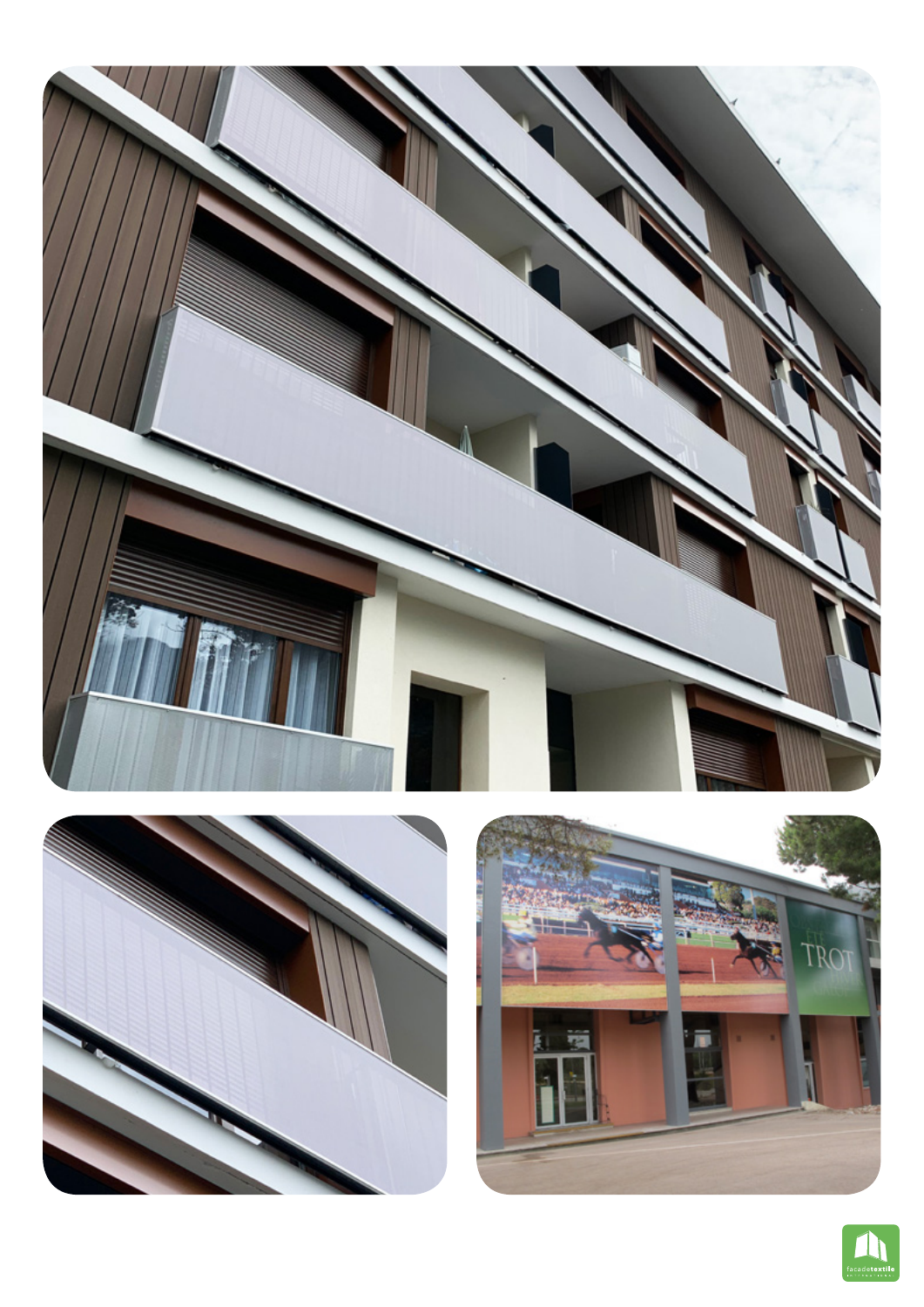# aero W light

Aero W light and light side are the lightest profiles in our range.

Easy to use, they can be fixed directly on a wall or any other existing structure and allow for the implementation of small and medium sized frames.

Aero W light and light side are the ideal solutions for making textile structures up to 20 m2, at a very competitive price. Champions of the budget-friendly arena.

# SMALL & MEDIUM TENSILE PANELS

#### Thermals :

Associated with Serge Ferrari's Frontside View 381 membrane, the textile facade blocks up to 78% of solar heat.

#### Resistance :

Laboratory test results show a breakout resistance at up to 1.77 T ml for Aero W Light, hence its status of go-to solution for entry-level installations, with no compromise on flexibility and reliability.

Incredible facades have been deployed using this system since 2004, in France and internationally. We lost count!

## Small & Medium Formats :

Aero W light empowers tensile facades without visible reinforcements, as it is fixed on the the existing structure.

FTI recommends a maximum surface of 20m2 per panel, depending on wind exposure.

# A SIMPLE CONSTRUCTIVE SYSTEM

#### **\* Technique :**

With only 4 involved elements, including the membrane, you're ready to assemble your tensile panels, quickly and effectively.

FTI's tensioning system does not require any membrane sewing or welding.

From the membrane to the frame, there's only one step !

Our network of specialists will take care of highfrequency welding operations, for large membranes. We have you covered.

Aero W light can be screwed to all materials

## Tooling :

Soft-impact Mallet + FTI tightening tool + Basic Tooling.

# A LIGHTWEIGHT EYE-CATCHING TENSILE FACADE

#### Superior Finish :

Aero W light and light side bring easy-to-implement solutions to life, without compromising on aesthetics.

#### Flexible usage :

Combined with steel welding techniques, aero W Light and light side become the backbone of threedimensional shapes and configurations, limited only by imagination.

Standard steel sections are locally sourceable and relatively inexpensive, added to the budget-friendly aero W Light family, the combined solution comes at a very competitive price point.

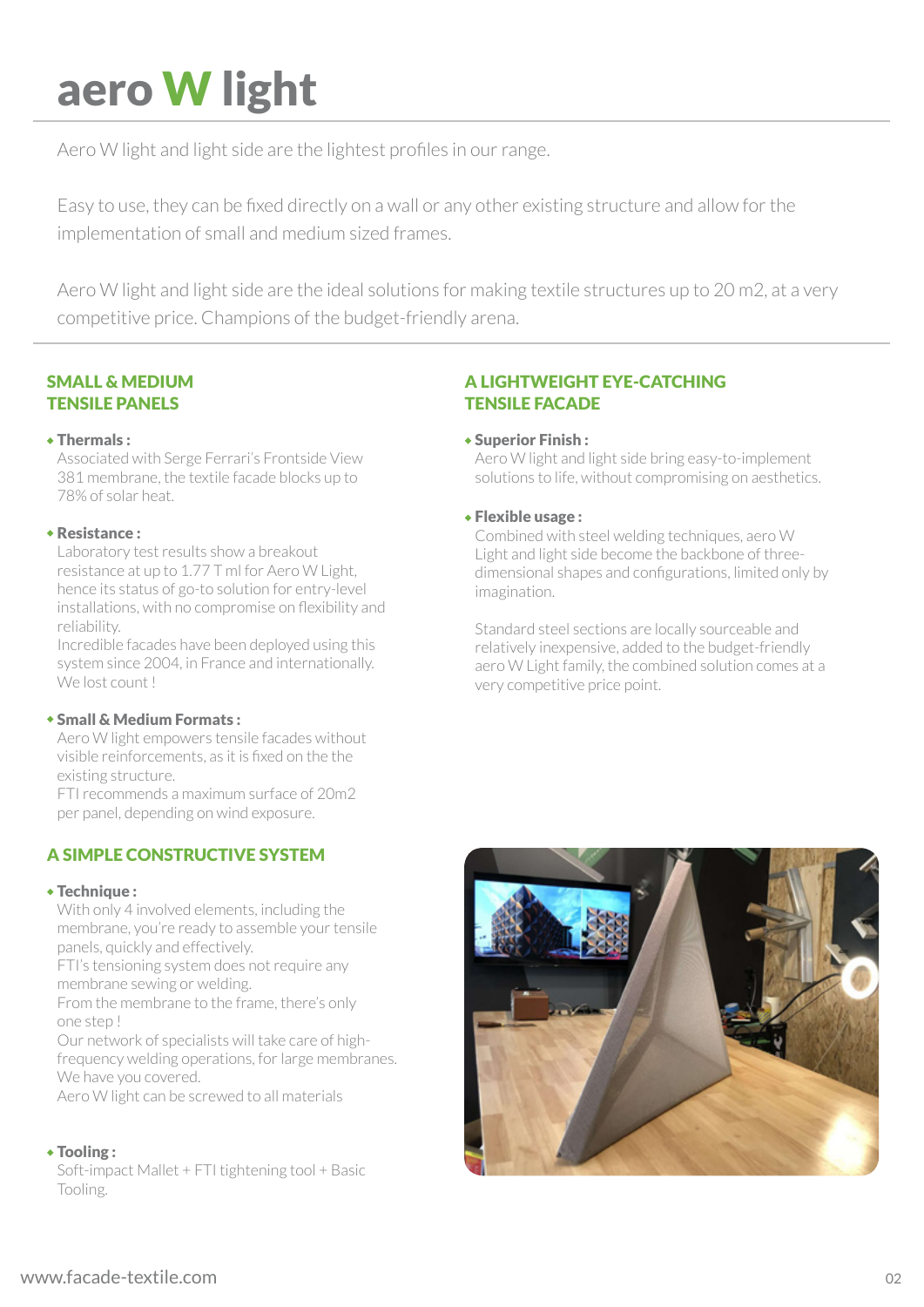# aero W light





Aero W Light Aero W Light side

Scale 1:1







| <b>CHARACTERISTICS</b>   |                                                                                                                                        |  |  |
|--------------------------|----------------------------------------------------------------------------------------------------------------------------------------|--|--|
| <b>Width</b>             | 40 mm                                                                                                                                  |  |  |
| <b>Thickness</b>         | 11.50 mm (AWL) / 20mm (AWLS)                                                                                                           |  |  |
| Weight                   | 300g/rmt (AWL) / 390g/rmt (AWLS)                                                                                                       |  |  |
| <b>Maximum Surface</b>   | 20 <sub>m2</sub>                                                                                                                       |  |  |
| Inertia                  | Lxx = 1788.19 Lxy = -2011.80 Lxz = 0.00<br>Lyx = $2011.80$ Lyy = $17122.30$ Lyz = $0.00$<br>$Lzx = 0.00$ $Lzy = 0.00$ $Lzz = 18910.49$ |  |  |
| <b>Surface Treatment</b> | Anodized 15µ/natural aluminum/powder-coated                                                                                            |  |  |
| <b>Bars Length</b>       | 2650 mm or 5300 mm                                                                                                                     |  |  |
| Sold with                | Gripp PVC + Key                                                                                                                        |  |  |





.<br>....

**BENDABLE PROFILE**